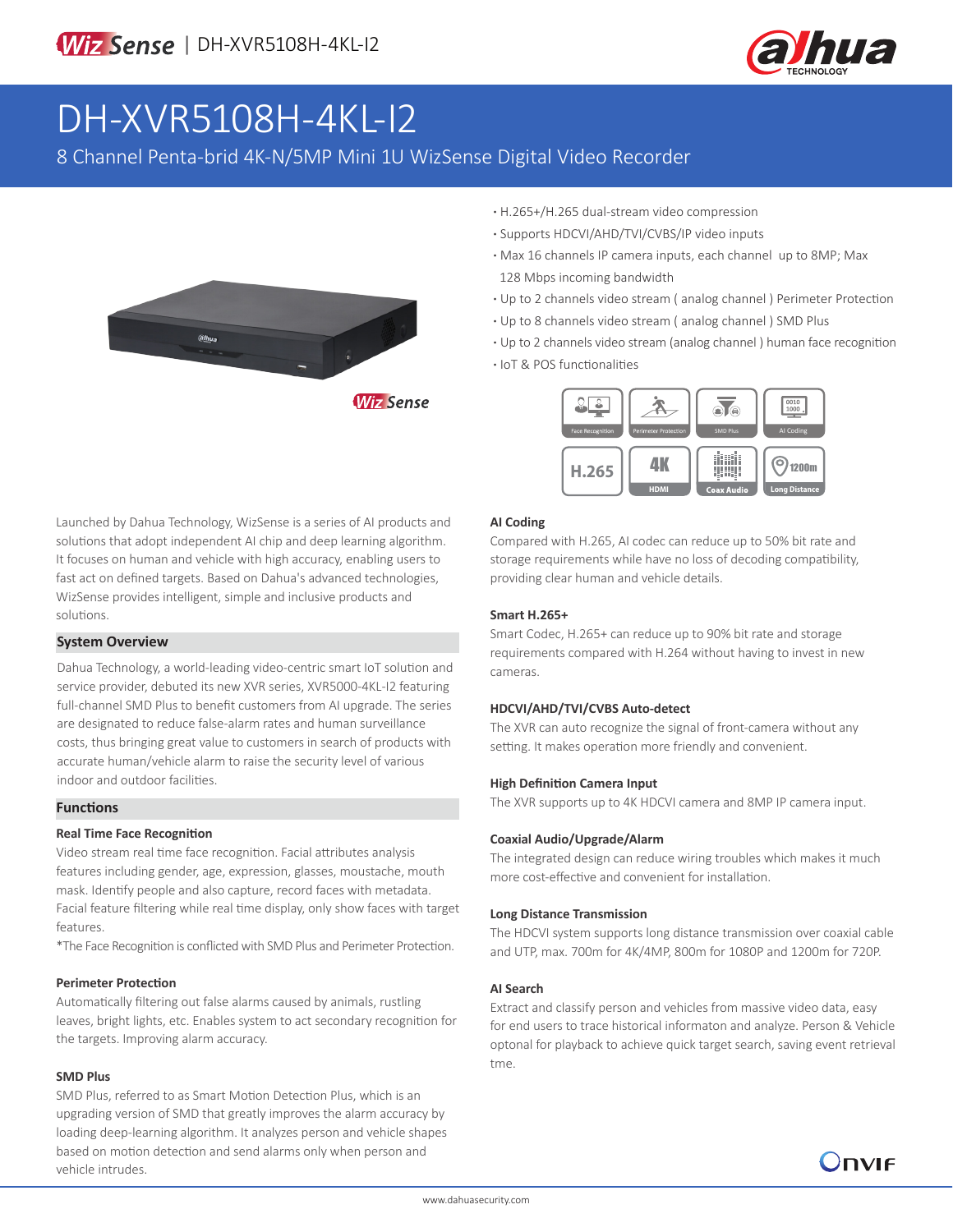# Wiz Sense | DH-XVR5108H-4KL-I2

## **Technical Specification** System Main Processor Embedded Processor Operating System Embedded LINUX Perimeter Protection Performance 2 channels, 10 IVS for each channel Object classification Human/Vehicle secondary recognition for tripwire and intrusion AI Search Search by target classification (Human, Vehicle) Face Recognition Performance Max 12 face pictures/sec processing 2 channels video stream face recognition, only support analog camera Stranger Mode Detect strangers' faces (not in device's face database). Similarity threshold can be set manually. AI Search Up to 8 target face images search at same time, similarity threshold can be set for each target face image. Database Management Up to 10 face databases with 20,000 face images in total. Name, gender, birthday, address, certificate type, cerificate No., countries&regions and state can be added to each face picture. Database Application Each database can be applied to video channels independently . Trigger Events<br>Alarm Out, BTZ Astivation ate Alarm Out, PTZ Activation, etc. SMD Plus Performance 8 channels AI Search Search by target classification (Human, Vehicle) Video and Audio Analog Camera Input 8 channels, BNC HDCVI Camera Input 4K, 6MP, 5MP, 4MP, 1080P@25/30fps, 720P@50/60fps, 720P@25/30fps AHD Camera Input 4K, 5MP, 4MP, 3MP, 1080P@25/30, 720P@25/30fps TVI Camera Input 4K, 5MP, 4MP, 3MP, 1080P@25/30, 720P@25/30fps CVBS Camera Input PAL/NTSC IP Camera Input 8+8 channels, each channel up to 8MP Audio In/Out 1/1, RCA Two-way Talk Reuse audio in/out, RCA Recording Compression AI Coding/H.265+/H.265/H.264+/H.264 Resolution 4K, 6MP, 5MP, 4K-N, 4MP, 3MP, 4M-N, 1080P, 720P, 960H, D1, CIF Record Rate Main stream: All channel 4K(1fps–7fps); 6MP(1fps– 10fps); 5MP(1fps–12fps); 4K-N, 4MP/3MP(1fps–15fps); 4M-N/1080P/720P/960H/D1/CIF (1fps–25/30fps); Sub steram:960H(1fps–15fps); D1/CIF(1fps–25/30fps) Bit Rate 32 Kbps–6144 Kbps Per Channel Record Mode Manual, Schedule (General, Continuous), MD (Video detection: Motion Detection, Video Loss, Tampering), Alarm, Stop

í

| Record Interval                    | 1-60 min (default: 60 min), Pre-record: 1 s-30 s, Post-<br>record: 10 s-300 s                                                                                                                            |  |  |  |  |  |
|------------------------------------|----------------------------------------------------------------------------------------------------------------------------------------------------------------------------------------------------------|--|--|--|--|--|
| Audio Compression                  | G.711A, G.711U, PCM                                                                                                                                                                                      |  |  |  |  |  |
| Audio Sample Rate                  | 8 KHz, 16 bit Per Channel                                                                                                                                                                                |  |  |  |  |  |
| Audio Bit Rate                     | 64 Kbps Per Channel                                                                                                                                                                                      |  |  |  |  |  |
| Display                            |                                                                                                                                                                                                          |  |  |  |  |  |
| Interface                          | 1 HDMI, 1 VGA                                                                                                                                                                                            |  |  |  |  |  |
| Resolution                         | HDMI: 3840 × 2160, 1920 × 1080, 1280 × 1024, 1280 ×<br>720<br>VGA: 1920 × 1080, 1280 × 1024, 1280 × 720                                                                                                  |  |  |  |  |  |
| Multi-screen Display               | When IP extension mode not enabled: 1/4/8/9<br>When IP extension mode enabled: 1/4/8/9/16                                                                                                                |  |  |  |  |  |
| <b>OSD</b>                         | Camera title, Time, Video loss, Camera lock, Motion<br>detection, Recording                                                                                                                              |  |  |  |  |  |
| Network                            |                                                                                                                                                                                                          |  |  |  |  |  |
| Interface                          | 1 RJ-45 Port (1000 MB)                                                                                                                                                                                   |  |  |  |  |  |
| Network Function                   | HTTP, HTTPS, TCP/IP, IPv4/IPv6, Wi-Fi, 3G/4G, SNMP,<br>UPnP, RTSP, UDP, SMTP, NTP, DHCP, DNS, IP Filter,<br>PPPoE, DDNS, FTP, Alarm Server, P2P, IP Search (Supports<br>Dahua IP camera, DVR, NVS, etc.) |  |  |  |  |  |
| Max. User Access                   | 128 users                                                                                                                                                                                                |  |  |  |  |  |
| Smart Phone                        | iPhone, iPad, Android                                                                                                                                                                                    |  |  |  |  |  |
| Interoperability                   | ONVIF 16.12, CGI Conformant                                                                                                                                                                              |  |  |  |  |  |
| Video Detection and Alarm          |                                                                                                                                                                                                          |  |  |  |  |  |
| <b>Trigger Events</b>              | Recording, PTZ, Tour, Video Push, Email, FTP, Snapshot,<br><b>Buzzer and Screen Tips</b>                                                                                                                 |  |  |  |  |  |
| Video Detection                    | Motion Detection, MD Zones: 396 (22 × 18), Video Loss,<br>Tampering and Diagnosis                                                                                                                        |  |  |  |  |  |
| Alarm input                        | N/A                                                                                                                                                                                                      |  |  |  |  |  |
| Relay Output                       | N/A                                                                                                                                                                                                      |  |  |  |  |  |
| Playback and Backup                |                                                                                                                                                                                                          |  |  |  |  |  |
| Playback                           | 1/4/9                                                                                                                                                                                                    |  |  |  |  |  |
| Search Mode                        | Time /Date, Alarm, MD and Exact Search (accurate to<br>second)                                                                                                                                           |  |  |  |  |  |
| Playback Function                  | Play, Pause, Stop, Rewind, Fast play, Slow Play, Next<br>File, Previous File, Next Camera, Previous Camera, Full<br>Screen, Repeat, Shuffle, Backup Selection, Digital Zoom                              |  |  |  |  |  |
| Backup Mode                        | USB Device/Network                                                                                                                                                                                       |  |  |  |  |  |
| Storage                            |                                                                                                                                                                                                          |  |  |  |  |  |
| Internal HDD                       | 1 SATA Port, up to 10TB capacity                                                                                                                                                                         |  |  |  |  |  |
| eSATA                              | N/A                                                                                                                                                                                                      |  |  |  |  |  |
| Auxiliary Interface                |                                                                                                                                                                                                          |  |  |  |  |  |
| <b>USB</b>                         | 2 USB Ports (1 USB 2.0, 1 USB 3.0)                                                                                                                                                                       |  |  |  |  |  |
| <b>RS485</b>                       | 1 Port, for PTZ Control                                                                                                                                                                                  |  |  |  |  |  |
| <b>RS232</b>                       | N/A                                                                                                                                                                                                      |  |  |  |  |  |
| Electrical                         |                                                                                                                                                                                                          |  |  |  |  |  |
| Power Supply                       | DC 12V/2A                                                                                                                                                                                                |  |  |  |  |  |
| Power Consumption<br>(Without HDD) | <10W                                                                                                                                                                                                     |  |  |  |  |  |